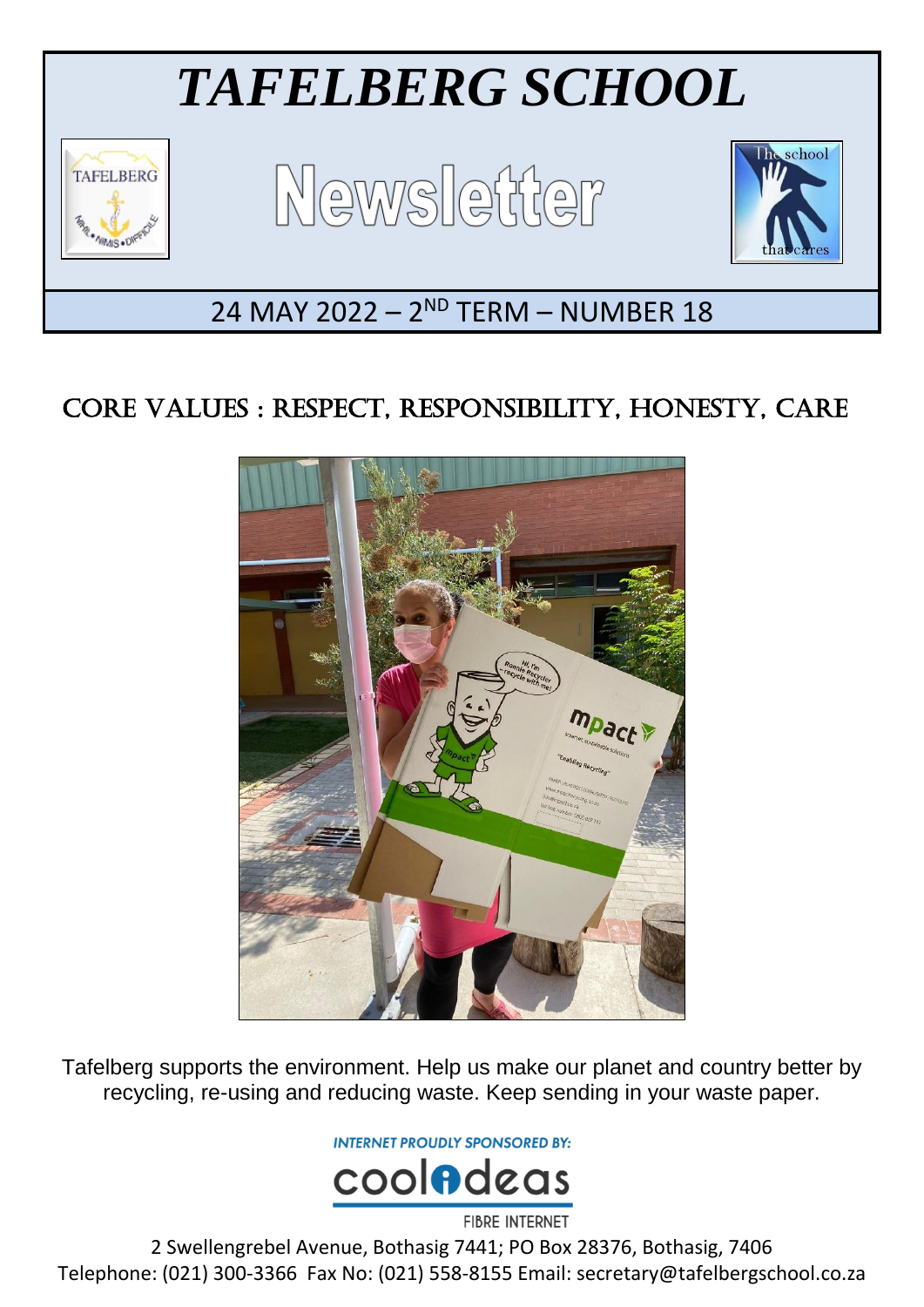#### Dear parent / guardian

It was with concern and sadness to hear about major incidents of unacceptable behaviour at some schools across the country, and tertiary institutions, that were reported in the media this past week or two. The MEC for Education in KZN voiced his concern about the increase in violent behaviour in schools across the country, and pointed to some causes. Apart from some pointing to the psycho-social effects of covid on learners, the impact of home circumstances is also highlighted. Violence and bullying will not, and cannot, be condoned at educational institutions. Sadly, we also witness some of this poor behaviour from time to time. Schools are places of learning and their focus should be to provide a quality education to all learners – behaviour of a learner is the responsibility of the parent (as per SA Schools Act). The poor behaviour of a few learners, therefore, cannot impede the right of the majority of learners to a safe environment and access to quality teaching and learning. We will investigate all reported incidents and apply the appropriate sanctions as per our Code of Conduct. We call parents to support the school by talking to their child about our Core values and our Code of Conduct. Lastly, I would like to thank the vast majority of our learners who abide by the rules and exercise our core values daily, and the parents who support their school.

## **NB INFORMATION**

#### **1. NB Dates 2022**

- 26 May Ascension Day school will be closed
- 06 June Start of Junior School Test Series
- 08 June Start of Senior School Test Series
- 16 June Holiday Youth Day
- 17 June Holiday School holiday
- 24 June End of Term 2 / Junior school Academic Reports will be issued
- 19 July Start of Term 3

#### **2. School fees 2022**

Tafelberg is a Section 21 fee-paying school, and the SA Schools Act thus places a duty on the SGB to collect such school fees from all parents as agreed upon at the parent AGM. The Budget and school fees for 2022 were voted on at the parent AGM on the 17 November 2021. The Budget and school fee increase was tabled and accepted by unanimous parent vote at the AGM, as were certain resolutions.

| <b>TIER</b>                  | <b>FEE PER MONTH</b><br>(11 months) | <b>FEE: ANNUAL AMOUNT</b> |
|------------------------------|-------------------------------------|---------------------------|
| Grade $1 + 2$                | R <sub>2</sub> 140-00               | R23 540-00                |
| 2. Grades $3,4,5 + 10,11,12$ | R <sub>2</sub> 100-00               | R <sub>23</sub> 100-00    |
| 3. Grades 6, 7, 8, 9         | R <sub>1</sub> 940-00               | R21 340-00                |

- First Debit Order run :  $1<sup>st</sup>$  working day of each month
- Fees are paid over 11 months, starting January 2022 (for 2022 fees only)
- Exemptions and non-payment of fees are dealt with as per legislation and school policy
- All enquiries regarding payment of school fees and exemptions must be directed only to Mrs M Vicentini @ 021 558 2405 or [bursar@tafelbergschool.co.za](mailto:bursar@tafelbergschool.co.za)

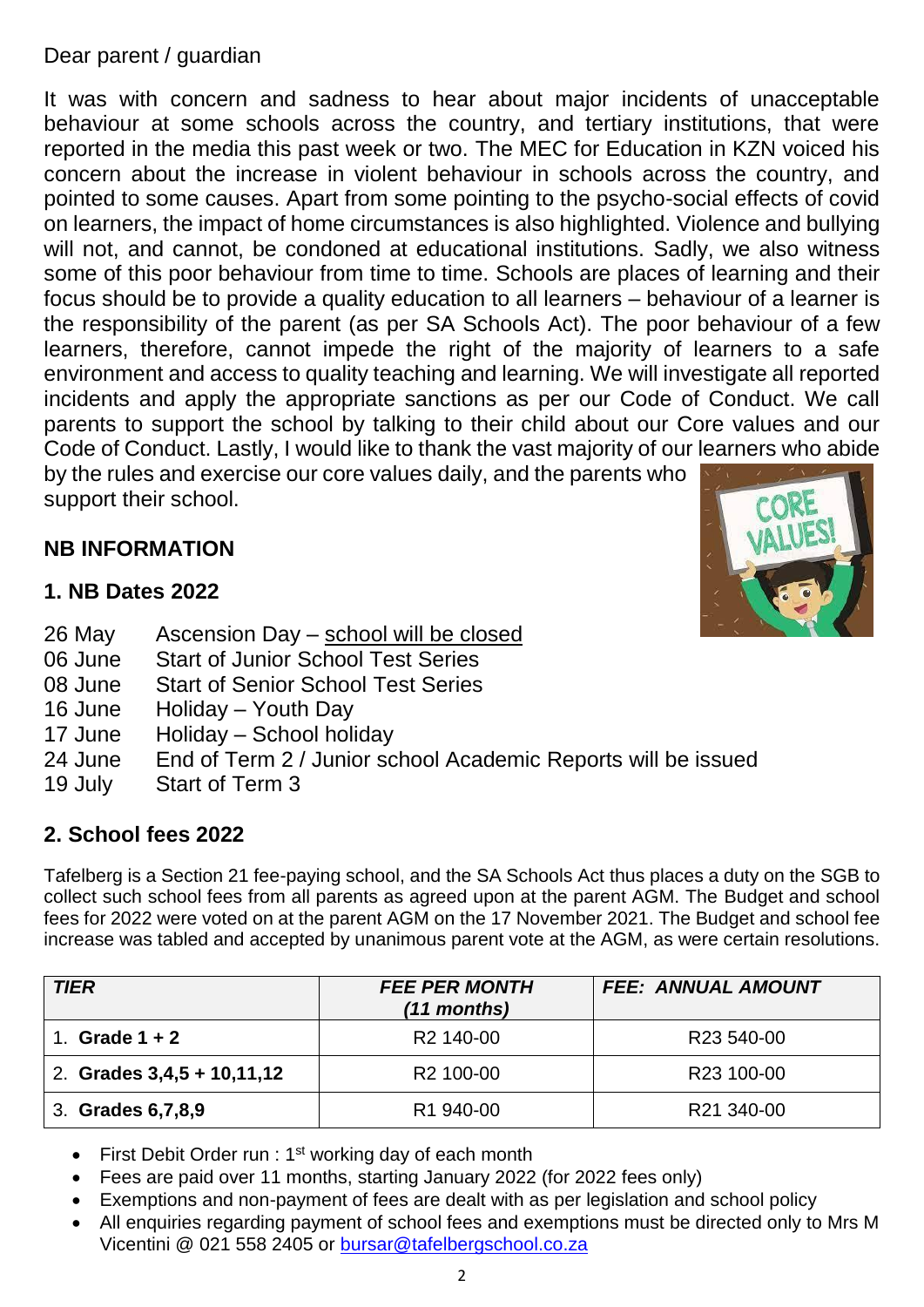

## **1. Test Series – early closing**

Due to the increase in teacher absenteeism due to covid/flu infections, and the possibility of power cuts during exams, we have had to review our plans. Therefore, school will be closing at 1pm during the Test Series period. Please make the necessary transport arrangements. Thank you for your understanding.

#### **2. Core values and bullying**

I have on numerous occasions spoken about our core values and bullying at assemblies, and other arranged meetings with learners. Register teachers and the school psychologists and counsellor have also being doing valuable interventions with regard to social-emotional support for some of our learners. Furthermore, we have tried to focus on the positive i.e. putting our core values into practice, but have also reiterated that bullying will not be tolerated.

Mr Davids and Mrs Tutu have put together a program regarding bullying which will be put on our website. Please view the presentations and discuss with your son/daughter.

#### **3. PTA**

## *NB: PTA meeting 24 May 2022 in the music room @ 6pm*

A decision was taken to postpone the family Games Day due to the increasing number of covid/flu cases. With the important term 2 School Based Assessments on the horizon we thought it prudent to postpone this "mass" event – we cannot afford to possibly have a large number of learners and/or teachers off because of covid/flu. We are sorry to have to do this as we know many were looking forward to the event, however, we feel caution should now be at the forefront of our decisions.

The PTA will communicate later, regarding a decision on new plans for the family Games Day, and the refunding of monies sent for pre-ordering food and tickets. Thank you all for your support and understanding.

Second-hand uniform items:

- 1 June 2022 second hand clothing sale in the hall, 2pm 3pm. Cash only.
- Please donate any "pre-owned" uniform items. Any queries regarding second hand clothing, please contact Shirley Ashbolt 083 278 3618

#### *Reminders*:

- Please keep sending in your waste paper.
- *Keep swiping* your "My School Card" and "Makro Card"…..every swipe counts.
- Please link your Builders Warehouse Cards to your My School Card
- Please use your networks to obtain donations of trees, brick pavers, benches etc. Contact person at school - Mr C la Cock (021 300 3366)
- All PTA queries can be sent to Leigh-Ann Stokell at [tafelbergpta@gmail.com](mailto:tafelbergpta@gmail.com) or on 082 927 2544.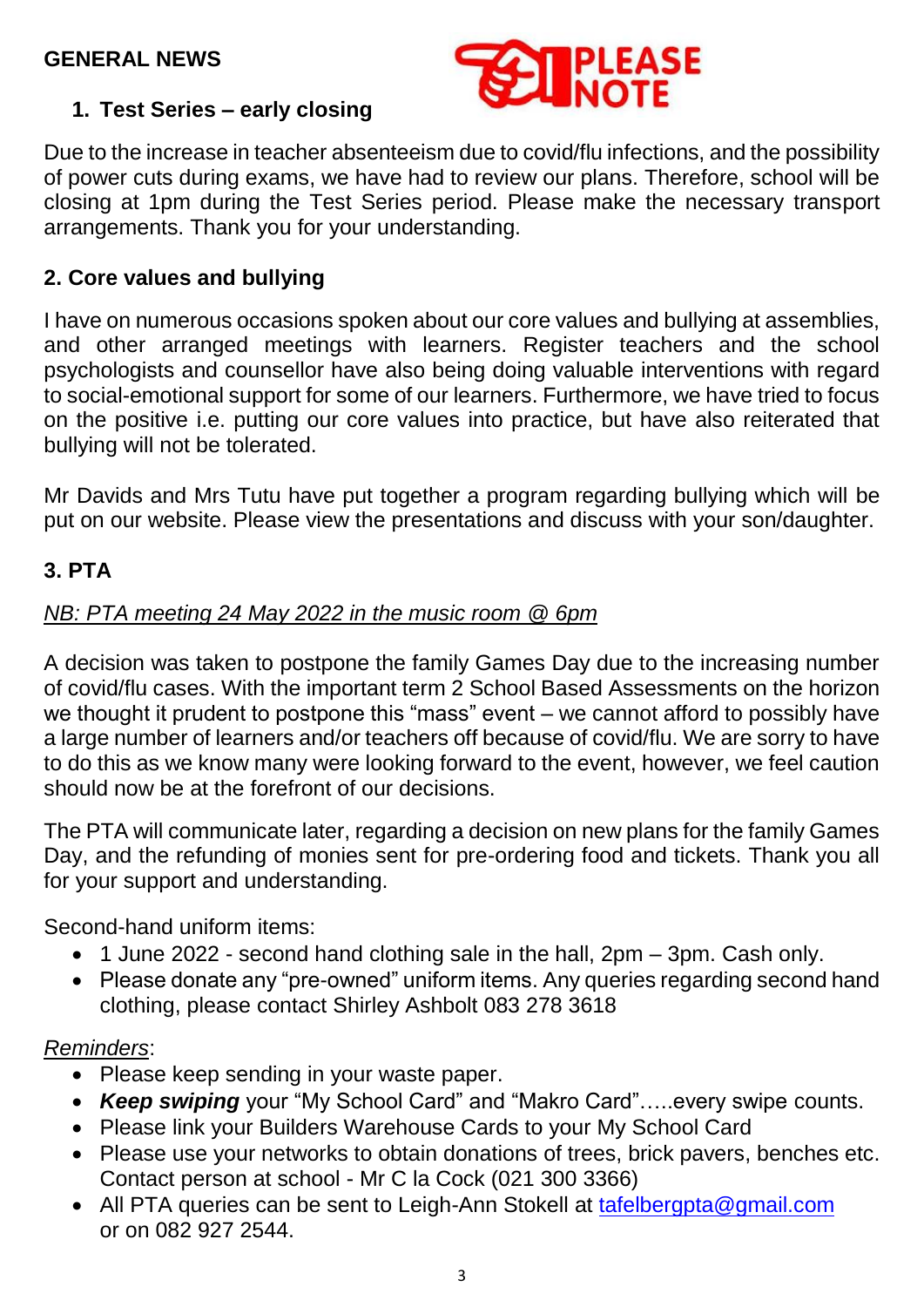## **4. Covid measures at Tafelberg**

- Parents must screen their children prior to sending them to school. If a child is unwell or shows any of the symptoms associated with COVID-19, parents must keep their child at home and consult a health official if necessary.
- If a learner presents with COVID-19 symptoms at the school, the learner will be isolated and the parents will be contacted to collect the learner immediately.
- The proper wearing of masks (not "buffs") within the school building (i.e. corridors, classrooms, hall etc.) is still mandatory.
- Learners, educators, staff and visitors are not required to wear masks in open public spaces (e.g. car park, fields, outside play areas, swimming pool area)
- Learners, staff and visitors to the school will no longer be screened. However, on entering the school building a mask must be worn and hands sanitized.
- Staff showing symptoms should stay at home if unwell and seek medical advice if necessary.
- Learners and staff testing positive, should isolate for the required period.
- The one metre physical distancing rule in outdoor places also no longer applies at schools.
- No parents nor visitors will be allowed entry to the school before 9am, without an appointment.
- The gate will be opened at 7:30am and will be locked at 8:00am. Learners who are late, are to wait at the learner gate (as in the past). They will be allowed in once the front office is ready to receive them.

## **5. Reminders**

- Please remember to wash the school tracksuit and PE uniform in COLD water only, in order to prevent the colours from running.
- Please ensure your child's name appears on all school uniform items.
- The clothing store for **new items** will be open on Mondays, Wednesdays and Thursdays from 8am to 9am. Orders may be placed via email efisher@tafelbergschool.co.za and payments should be made via EFT.
- Should you *not want* your child's photograph to appear in the Newsletter and or annual School Magazine, please inform the school ASAP.
- The school in no way endorses any product, service or entity (nor any claim made by them) advertised in this Newsletter.

## **6. Sport – Term 2**

- All learners not properly attired for their respective sporting code, will not be allowed to participate.
- Once a learner commits to a sport, we expect that he/she will meet their obligations and attend practices regularly, and be available for all matches.

## **RESULTS:**

| Boys U/19 soccer: | TBS 2 - Horizon 3  |
|-------------------|--------------------|
| Rugby 7's:        | TBS 0 - Horizon 35 |